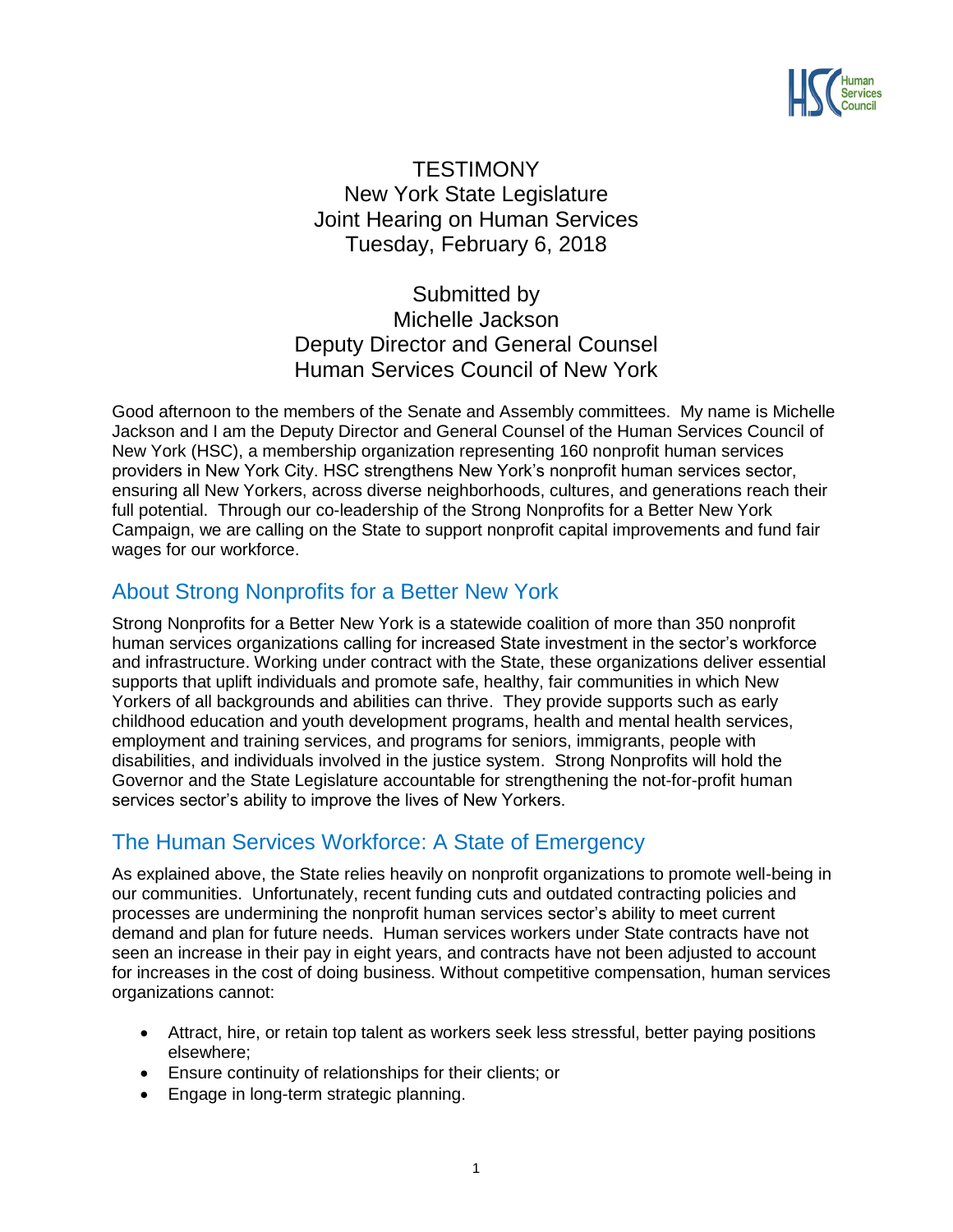

When an organization is unable to do these things, the quality and sustainability of its programs suffer—and so do its clients.

A statutory cost-of-living adjustment (COLA) exists for many human services agencies, but the Governor and the Legislature have deferred this COLA for eight years, touting deferment as a "savings." They have deferred more than \$540 million in COLAs, leaving many workers dependent on public assistance to make ends meet. This is hardly a savings, but even if it were, it was achieved on the backs of those who serve their communities. This is morally and fiscally unacceptable.

While a subset of the sector's direct care organizations<sup>1</sup> secured \$55 million in the Fiscal Year 2018 budget to provide a 3.25 percent salary increase per year for the next two years to specific direct care titles, this appropriation left out thousands of human services workers, including those under contracts with State agencies such as the Office of Children and Family Services (OCFS) and the Office of Temporary and Disability Assistance (OTDA). We estimate that a 3.25 percent increase for the workers left out of last year's investment would cost \$65 million.

Furthermore, while the State celebrated the long overdue increase in the minimum wage, it did nothing to ensure that the organizations doing the most challenging and urgently needed work *on its behalf* were able to comply with the increase without hardship. By telling human services organizations to pay their employees more but not adding funding to their contracts, the State further destabilized an already fragile sector—all while claiming a highly publicized optical victory.

#### Implications for Equity

The composition of the nonprofit human services workforce makes fair salaries an equity issue over which the State has significant control. Women account for more than 80 percent of the human services workforce, with women of color comprising 41 percent of the total. $2$  These workers are well-educated—41 percent have a four-year college degree, and 25 percent have an associates' degree or have completed some college coursework.<sup>3</sup> Most work full-time or close to full-time schedules.<sup>4</sup> By consistently shortchanging these workers, the State is perpetuating the very inequality that it seeks to mitigate.

# Nonprofit Infrastructure: The Foundation of Healthy Communities

In addition to workforce investment, the nonprofit human services sector needs comprehensive infrastructure investment to ensure efficient delivery of high-quality services. Human services organizations address social determinants of health, and a significant body of research shows that these factors have a greater impact on health outcomes than other factors—including

 $\overline{\phantom{a}}$ 

 $<sup>1</sup>$  Organizations holding contracts with contracted with the Office for Persons with Developmental</sup> Disabilities (OPWDD), Office of Mental Health (OMH), and Office of Alcoholism and Substance Abuse Services (OASAS)

<sup>2</sup> Restore Opportunity Now. *Undervalued and Underpaid: How New York State Shortchanges Nonprofit Human Services Providers and their Workers*. New York: 2017. [http://fiscalpolicy.org/wp](http://fiscalpolicy.org/wp-content/uploads/2017/03/Workforce-Report-.pdf)[content/uploads/2017/03/Workforce-Report-.pdf.](http://fiscalpolicy.org/wp-content/uploads/2017/03/Workforce-Report-.pdf) "In human services jobs other than child care, however, twice that share (41 percent) are women of color, and among child care workers, a slightly higher share (44 percent) are black, Latina or Asian women." 3

Id.

 $<sup>4</sup>$  Id.</sup>